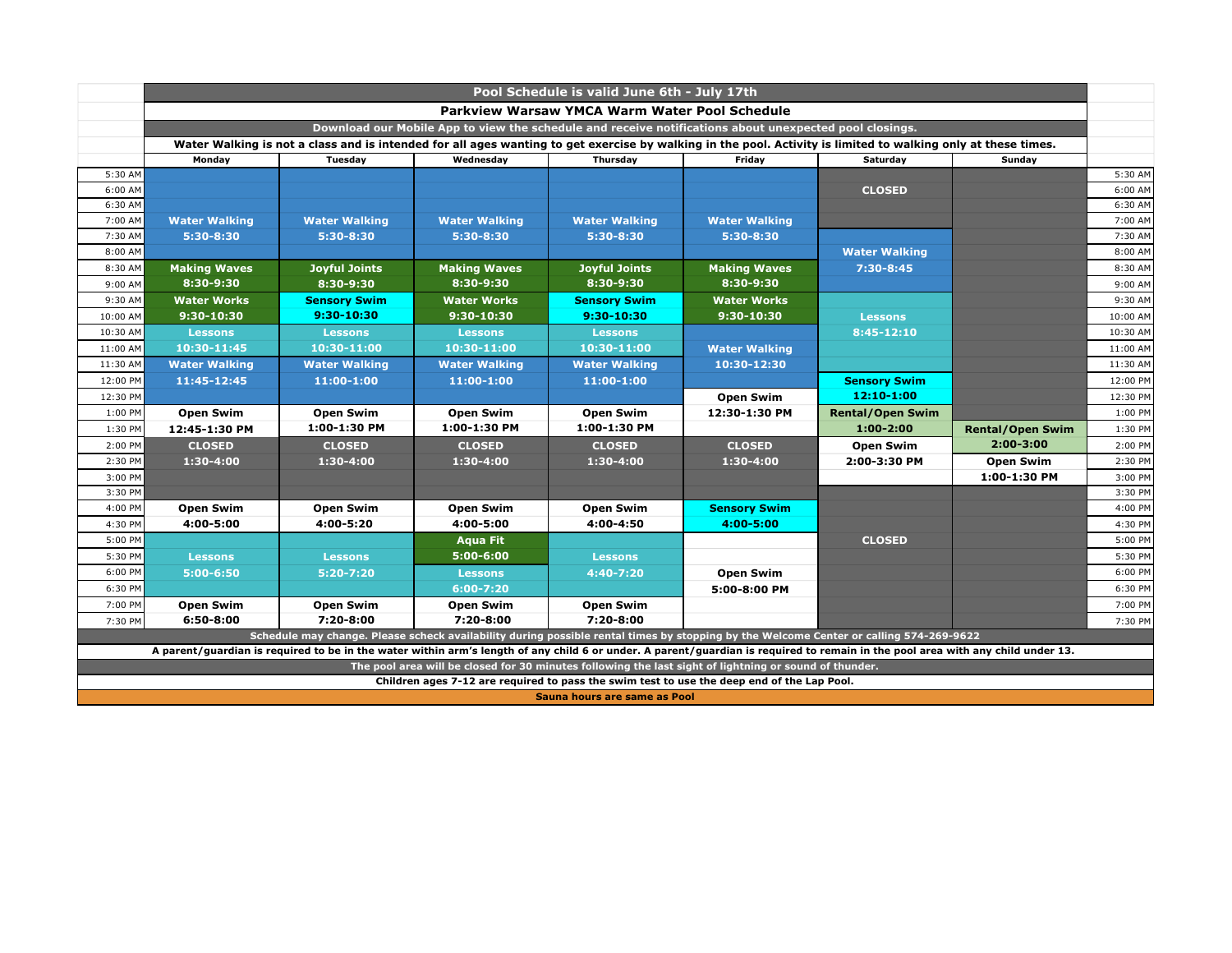|           |                                                                     |                 |                         |                                                                                    |          |             | Pool Schedule is valid June 6th - July 17th   |                     |             |                                                                                                                                                                            |                              |          |
|-----------|---------------------------------------------------------------------|-----------------|-------------------------|------------------------------------------------------------------------------------|----------|-------------|-----------------------------------------------|---------------------|-------------|----------------------------------------------------------------------------------------------------------------------------------------------------------------------------|------------------------------|----------|
|           |                                                                     |                 |                         |                                                                                    |          |             | <b>Parkview Warsaw YMCA Lap Pool Schedule</b> |                     |             |                                                                                                                                                                            |                              |          |
|           |                                                                     |                 |                         |                                                                                    |          |             |                                               |                     |             | Download our Mobile App to view the schedule and receive notifications about unexpected pool closings.                                                                     |                              |          |
|           | <b>Monday</b>                                                       | <b>Tuesday</b>  |                         | Wednesday                                                                          |          |             | <b>Thursday</b>                               | <b>Friday</b>       |             | <b>Saturday</b>                                                                                                                                                            | <b>Sunday</b>                |          |
| Lanel     | $2 \begin{array}{ c c c } 3 & 4 & 5 \end{array}$<br>$\vert 1 \vert$ | 6               | $1 \t2 \t3 \t4 \t5 \t6$ | $1 \t2 \t3 \t4 \t5$                                                                | -6 I     |             | $1 \ 2 \ 3 \ 4 \ 5$<br>$6 \mid$               | $1 \ 2 \ 3 \ 4 \ 5$ | -6          | $2 \begin{array}{ c c c } 3 & 4 & 5 \end{array}$<br>1<br>6                                                                                                                 | $1 \ 2 \ 3 \ 4 \ 5 \ 6$ Lane |          |
| 5:30 AM   |                                                                     |                 |                         |                                                                                    |          |             |                                               |                     |             |                                                                                                                                                                            |                              | 5:30 AM  |
| 6:00 AM   | <b>Lap Swim</b>                                                     |                 |                         | <b>Lap Swim</b>                                                                    |          |             |                                               | <b>Lap Swim</b>     |             | <b>CLOSED</b>                                                                                                                                                              |                              | 6:00 AM  |
| 6:30 AM   | 5:30-1:30                                                           |                 |                         | 5:30-1:30                                                                          |          |             |                                               | 5:30-1:30           |             |                                                                                                                                                                            |                              | 6:30 AM  |
| 7:00 AM   |                                                                     | <b>Lap Swim</b> |                         |                                                                                    |          |             |                                               |                     |             | <b>Lap Swim</b>                                                                                                                                                            |                              | 7:00 AM  |
| 7:30 AM   | Movers and                                                          | 5:30-1:30       |                         | Movers and                                                                         |          |             |                                               | Movers and          |             | 7:30-1:30 PM                                                                                                                                                               |                              | 7:30 AM  |
| $8:00$ AM | Groovers 7:30-8:30                                                  |                 |                         | Groovers 7:30-8:30                                                                 |          |             |                                               | Groovers 7:30-8:30  |             |                                                                                                                                                                            |                              | 8:00 AM  |
| 8:30 AM   | Open Swim                                                           |                 |                         | Open Swim                                                                          |          |             | <b>Lap Swim</b>                               | Open Swim           |             |                                                                                                                                                                            |                              | 8:30 AM  |
| $9:00$ AM | $8:30 - 9:30$                                                       |                 |                         | 8:30-9:30                                                                          |          |             | 5:30-1:30                                     | 8:30-9:30           |             |                                                                                                                                                                            |                              | 9:00 AM  |
| 9:30 AM   | Tone & Fit                                                          |                 |                         | Tone & Fit                                                                         |          |             |                                               | Tone & Fit          |             | Lessons                                                                                                                                                                    |                              | 9:30 AM  |
| 10:00 AM  | $9:30-10:30$                                                        |                 |                         | $9:30-10:30$                                                                       |          |             |                                               | $9:30-10:30$        |             | $8:00-$                                                                                                                                                                    |                              | 10:00 AM |
| 10:30 AM  | Aqua Abs 10:30-11                                                   |                 |                         | Aqua Abs 10:30-11                                                                  |          |             |                                               | Aqua Abs 10:30-11   |             | 12:00                                                                                                                                                                      |                              | 10:30 AM |
| 11:00 AM  | Lessons                                                             | Lessons         |                         | Lessons                                                                            |          | Lessons     |                                               |                     |             |                                                                                                                                                                            |                              | 11:00 AM |
| 11:30 AM  | 11:15-12:00                                                         | 11:00-11:45     |                         | 11:00-11:45                                                                        |          | 11:00-11:45 |                                               |                     |             |                                                                                                                                                                            |                              | 11:30 AM |
| 12:00 PM  |                                                                     |                 |                         |                                                                                    |          |             |                                               |                     |             | Open Swim                                                                                                                                                                  |                              | 12:00 PM |
| 12:30 PM  |                                                                     |                 |                         |                                                                                    |          |             |                                               |                     |             | 12:00-1:00                                                                                                                                                                 | <b>CLOSED</b>                | 12:30 PM |
| 1:00 PM   |                                                                     |                 |                         |                                                                                    |          |             |                                               |                     |             | Rental/Lap Swir<br>Rental/Open Swim                                                                                                                                        |                              | 1:00 PM  |
| 1:30 PM   |                                                                     |                 |                         |                                                                                    |          |             |                                               |                     |             | $1:00 - 2:00$<br>$1:00-2:00$                                                                                                                                               |                              | 1:30 PM  |
| 2:00 PM   |                                                                     |                 |                         |                                                                                    |          |             |                                               |                     |             |                                                                                                                                                                            | Open Swim                    | 2:00 PM  |
| 2:30 PM   | <b>CLOSED</b>                                                       |                 | <b>CLOSED</b>           | <b>CLOSED</b>                                                                      |          |             | <b>CLOSED</b>                                 | <b>CLOSED</b>       |             | Open Swim<br>Lap Swim                                                                                                                                                      | 1:30-3:30                    | 2:30 PM  |
| 3:00 PM   | $1:30-4:00$                                                         |                 | 1:30-4:00               | $1:30-4:00$                                                                        |          |             | $1:30-4:00$                                   | $1:30-4:00$         |             | 2:00-3:30 2:00-3:30                                                                                                                                                        |                              | 3:00 PM  |
| 3:30 PM   |                                                                     |                 |                         |                                                                                    |          |             |                                               |                     |             |                                                                                                                                                                            |                              | 3:30 PM  |
| 4:00 PM   |                                                                     | Lap             | Open                    |                                                                                    | Open     | Lap         | Open                                          |                     |             |                                                                                                                                                                            |                              | 4:00 PM  |
| 4:30 PM   | Lap Swim                                                            | <b>Swim</b>     | Swim                    | Lap Swim                                                                           | Swim     | Swim        | Swim                                          | Open                | Lap         |                                                                                                                                                                            |                              | 4:30 PM  |
| 5:00 PM   | $4:00 - 8:00$                                                       | $4:00 -$        | $4:00 -$                | $4:00 - 8:00$                                                                      | $4:00 -$ |             | $4:00 -$                                      | Swim                | <b>Swim</b> |                                                                                                                                                                            |                              | 5:00 PM  |
| 5:30 PM   |                                                                     | 6:15            | 6:00                    |                                                                                    | 6:00     | Lessons     | 6:00                                          | 4:00-8:004:00-8:00  |             | <b>CLOSED</b>                                                                                                                                                              |                              | 5:30 PM  |
| 6:00 PM   | Lessons                                                             |                 | <b>DW Aerobics</b>      |                                                                                    |          | $4:45 -$    | <b>DW Aerobics</b>                            |                     |             |                                                                                                                                                                            |                              | 6:00 PM  |
| 6:30 PM   | $5:30 -$                                                            | Lessons         | $6:00 - 7:00$           | Lessons                                                                            |          | 7:45        | $6:00 - 7:00$                                 |                     |             |                                                                                                                                                                            |                              | 6:30 PM  |
| 7:00 PM   | 7:45                                                                | $6:15 - 7:15$   | Open Swin               | $5:15-$                                                                            |          |             | Open Swin                                     |                     |             |                                                                                                                                                                            |                              | 7:00 PM  |
| 7:30 PM   |                                                                     |                 | $7:00 - 8:00$           | 7:45                                                                               |          |             | $7:00-8:00$                                   |                     |             |                                                                                                                                                                            |                              | 7:30 PM  |
|           |                                                                     |                 |                         |                                                                                    |          |             |                                               |                     |             | Schedule may change. Please check availability during possible rental rental times by stopping by the Welcome Center or calling 269-9622                                   |                              |          |
|           |                                                                     |                 |                         |                                                                                    |          |             |                                               |                     |             | arent/quardian is required to be in the water within arm's length of any child 6 or under. A parent/quardian is required to remain in the pool area with any child under 1 |                              |          |
|           |                                                                     |                 |                         |                                                                                    |          |             |                                               |                     |             |                                                                                                                                                                            |                              |          |
|           |                                                                     |                 |                         | Children ages 7-12 are required to pass the swim test to use deep end of Lap Pool. |          |             |                                               |                     |             | Pool area will be clsoed for 30 minutes following the last sight of lightning or sound of thunder.                                                                         |                              |          |